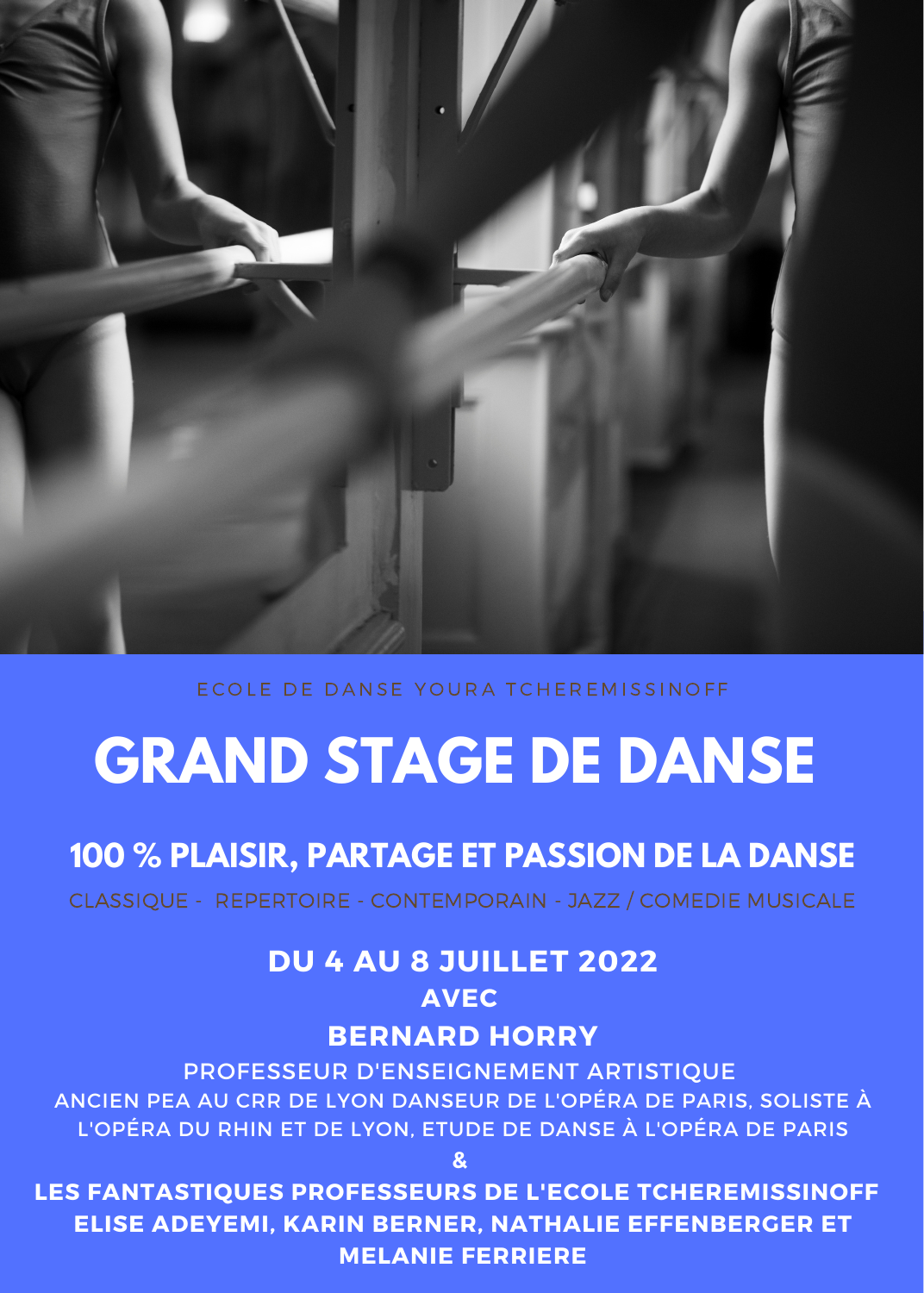### **STAGE ESPOIR**

9-12 ANS PRATIQUE RÉGULIÈRE DE LA DANSE REQUISE

ACCUEIL DÈS 8H30 9H15-10H30 - CONTEMPORAIN - ELISE ADEYEMI 11H00-12H15 - DANSE CLASSIQUE - BERNARD HORRY 12H15-12H45 - ACTIVITÉS "CULTURE DE LA DANSE" PAUSE PIQUE-NIQUE 13H45-15H00 -JAZZ / COM. MUSICALE - KARIN BERNER 15H15-16H15 - YOGA, RELAXATION, STRETCHING

# **STAGE ETUDE**

DÈS 13 ANS NIVEAU INTERMÉDIAIRE REQUIS

ACCUEIL ET ACCÈS AU STUDIO DÈS 8H30 9H00-10H30 - DANSE CLASSIQUE - BERNARD HORRY 10H45-12H15 - RÉPERTOIRE - MÉLANIE FERRIÈRE PAUSE - PIQUE-NIQUE 13H30-15H00 - CONTEMPORAIN - ELISE ADEYEMI 15H15-16H45 - JAZZ /COM. MUSICALE - KARIN BERNER 16H45-17H30 - STRETCHING ET RELAXATION

# **STAGE LOISIR**

ADULTES DÈS 16 ANS

### **LUNDI ET MERCREDI**

18H15-19H15 CLASSIQUE - NATHALIE EFFENBERGER

### **MARDI ET JEUDI**

18H15 - 19H00 PILATES - KARIN BERNER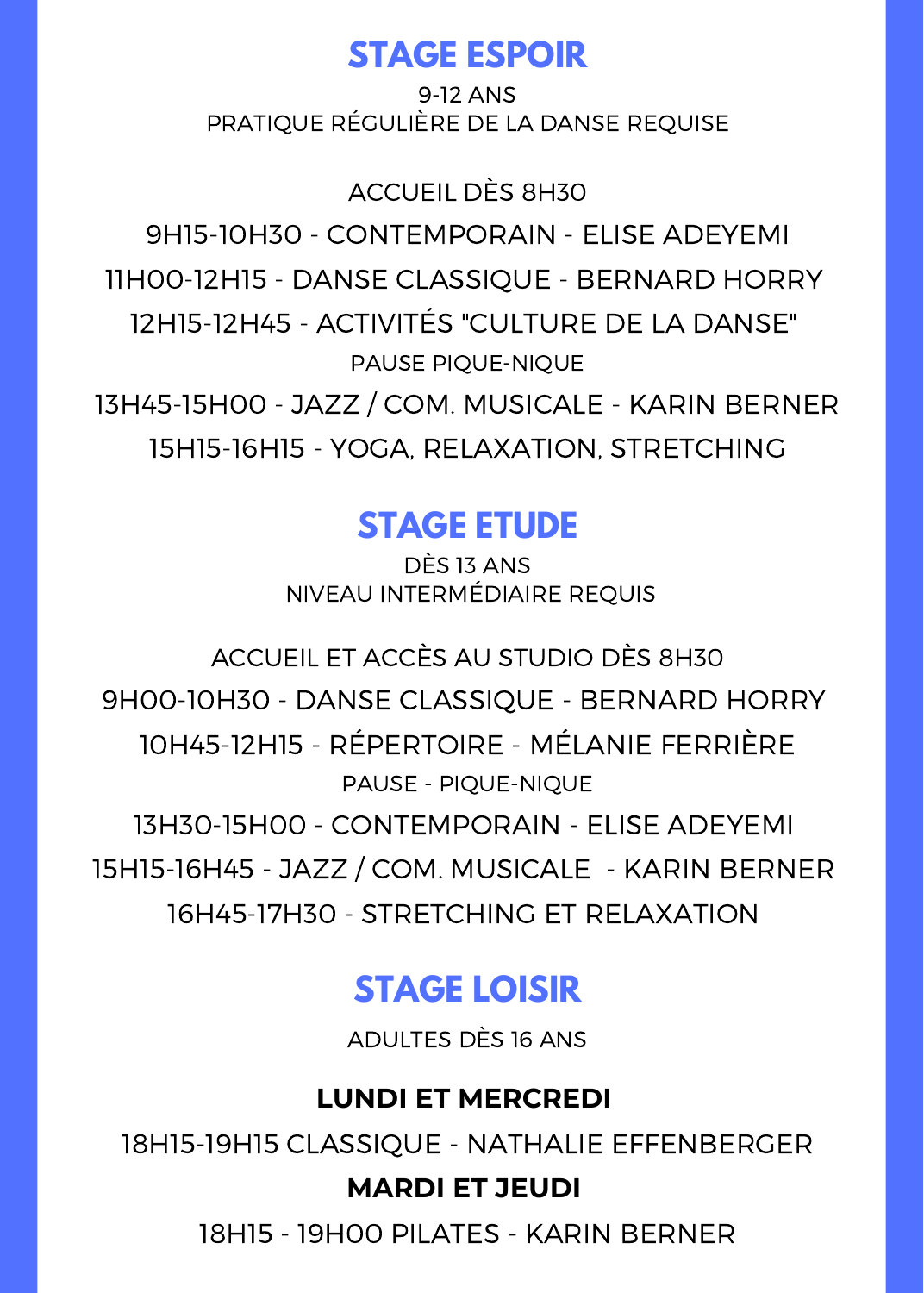LES STAGES ESPOIRS ET ETUDES ONT LIEU DU LUNDI AU VENDREDI INCLUS. TOUS LES COURS ONT LIEU DANS LES LOCAUX DE L'ECOLE DE DANSE YOURA TCHEREMISSINOFF, A GENEVE.

# **PROGRAMME BIS POUR ENCORE PLUS DE PARTAGE !**

# **MARDI FIN DE JOURNEE**

BAIGNADE A LA PLAGE DES EAUX-VIVES POUR SE DETENDRE LES JAMBES DANS L'EAU FRAICHE. FAMILLES BIENVENUES !

# **JEUDI SOIR**

DINER CONVIVIAL POUR FAVORISER L'ECHANGE ET LA RENCONTRE ENTRE LES ELEVES ET LES PROFS FAMILLES BIENVENUES ! - RESTAURANT DRIZIA - GENEVE

### **VENDREDI A 17H00**

PRESENTATION DU TRAVAIL DE LA SEMAINE AUX FAMILLES ET AMIS DES DANSEURS

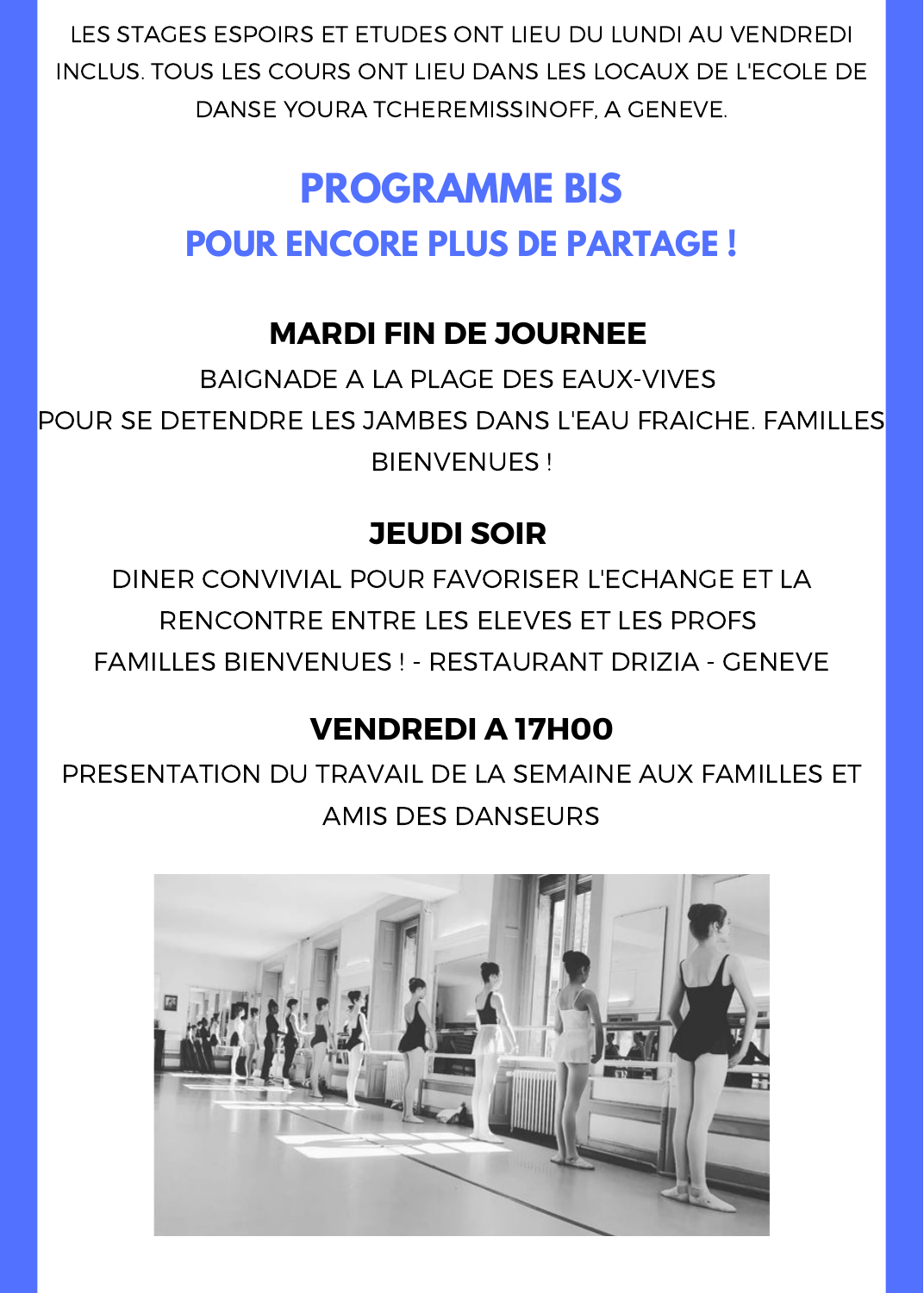# **TARIFS**

#### **STAGE ESPOIRS**

COMPLET : 350 CHF COMPLET DEMI-JOURNÉE : 220 CHF 1 JOURNEE DE STAGE : 100 CHF COURS A L'UNITÉ : 30 CHF MAX 10 ÉLÈVES

#### **STAGE ETUDES**

COMPLET : 380 CHF COMPLET DEMI-JOURNÉE: 250 CHF 1 JOURNEE DE STAGE ; 110 CHF COURS A L'UNITÉ : 30 CHF MAX 15 ÉLÈVES

### **STAGE LOISIRS**

COMPLET : 100 CHF PILATES OU CLASSIQUE: 55 CHF COURS À L'UNTIÉ : 30 CHF MAX 10 ÉLÈVES

### **RENSEIGNEMENTS COMPLEMENTAIRES:**

ECOLE DE DANSE YOURA TCHEREMISSINOFF 21 RUE R. TOEPFFER - 1206 GENEVE INFO@ECOLE-TCHEREMISSINOFF.CH ECOLE-TCHEREMISSINOFF.CH FB/ECOLEDEDANSEYOURATCHEREMISSINOFF